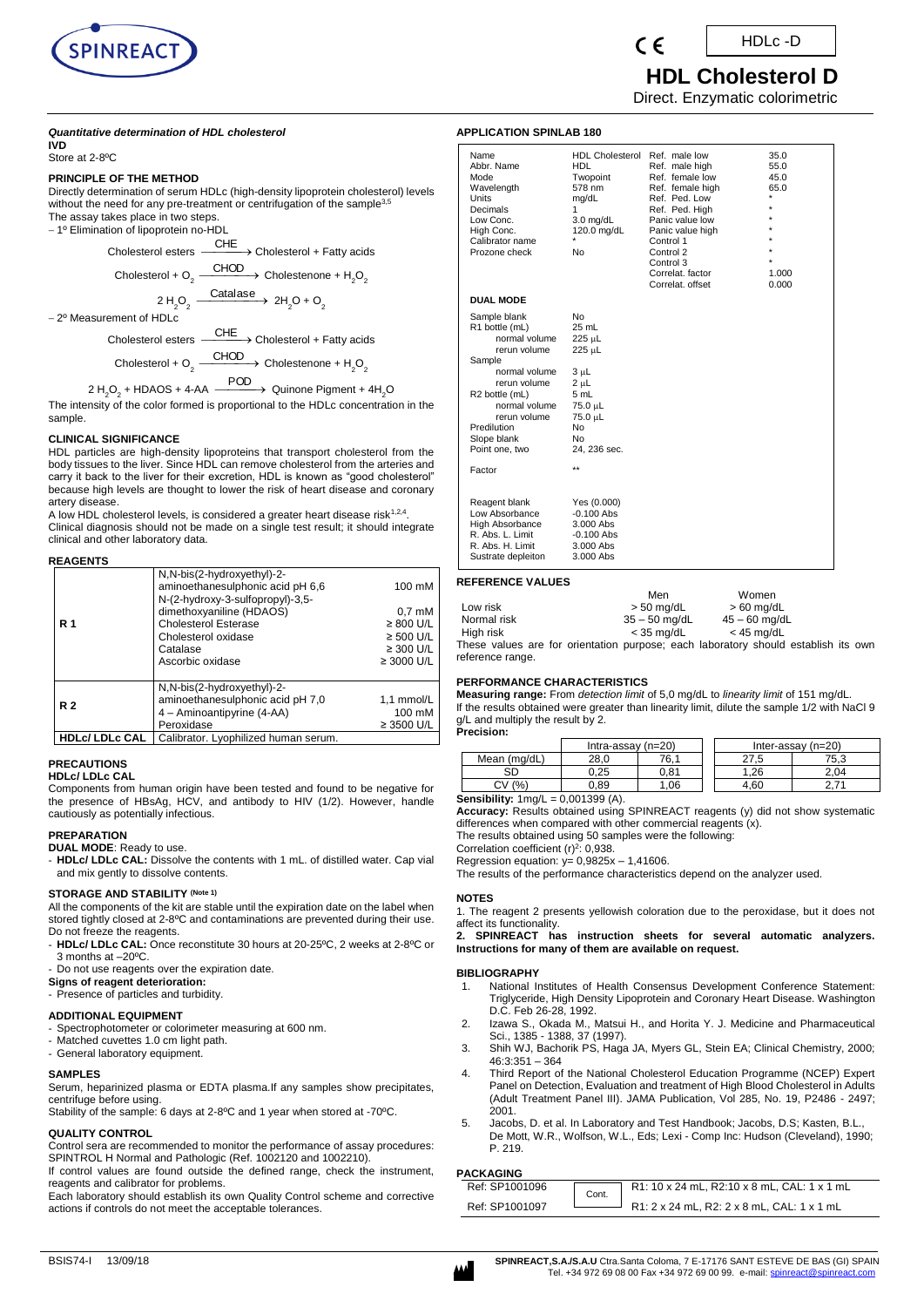

## *Determinación cuantitativa de colesterol HDL* **IVD.**

Conservar a 2-8ºC

## **PRINCIPIO DEL MÉTODO**

Determinación directa del HDLc (colesterol de lipoproteínas de alta densidad) sin necesidad de pre-tratamiento o centrifugado de la muestra<sup>3,</sup> La determinación se realiza en dos pasos:

1º Eliminación de lipoproteínas no-HDL

Ésteres colesterol CHE Colesterol + Ácidos grasos Colesterol + O<sub>2</sub>  $\xrightarrow{\text{CHOD}}$  Colestenona + H<sub>2</sub>O<sub>2</sub> 2 H<sub>2</sub>O<sub>2</sub>  $\xrightarrow{\text{Catalasa}}$  2H<sub>2</sub>O + O<sub>2</sub>

2º Medición de HDLc

Ésteres colesterol CHE Colesterol + Ácidos grasos Colesterol + O<sub>2</sub>  $\xrightarrow{\text{CHOD}}$  Colestenona + H<sub>2</sub>O<sub>2</sub>

2 H<sub>2</sub>O<sub>2</sub> + HDAOS + 4-AA  $\xrightarrow{\text{POD}}$  Pigmento de Quinona + 4H<sub>2</sub>O

La intensidad del color formado es proporcional a la concentración de HDLc presente en la muestra ensayada.

# **SIGNIFICADO CLÍNICO**

Las partículas de HDL son lipoproteínas de alta densidad que transportan el [colesterol](http://es.wikipedia.org/wiki/Colesterol) desde los tejidos del cuerpo hasta el hígado. Debido a que las HDL pueden retirar el colesterol de las arterias y transportarlo de vuelta al hígado para su excreción, se les conoce como el colesterol o 'lipoproteína buena', ya que niveles elevados están relacionados con un menor riesgo cardiovascular. Un nivel bajo de colesterol HDL es considerado uno de los principales factores de riesgo cardiovascular y enfermedades de las arterias coronarias<sup>1,2,4</sup>.

El diagnóstico clínico debe realizarse teniendo en cuenta todos los datos clínicos y de laboratorio.

## **REACTIVOS**

| R 1       | N, N-bis (2-hidroxietil)-2-<br>aminoetanosulfonico acido pH 6.6<br>N-(2-hidroxi-3-sulfopropil)-3,5-<br>dimetoxianilina (HDAOS)<br>Colesterol esterasa<br>Colesterol oxidasa<br>Catalasa<br>Ascórbico oxidasa | 100 mM<br>$0.7 \text{ }\mathrm{mM}$<br>≥800 U/L<br>$\geq$ 500U/L<br>$\geq$ 300 U/L<br>≥3000 U/L |  |
|-----------|--------------------------------------------------------------------------------------------------------------------------------------------------------------------------------------------------------------|-------------------------------------------------------------------------------------------------|--|
| <b>R2</b> | N, N-bis (2-hidroxietil)-2-<br>aminoetanosulfonico ácido pH 7,0<br>4 - Aminoantipirina (4-AA)<br>Peroxidasa                                                                                                  | 1,1 mmol/L<br>100 mM<br>$\geq$ 3500 U/L                                                         |  |
|           | HDLc/ LDLc CAL   Calibrador. Suero humano liofilizado.                                                                                                                                                       |                                                                                                 |  |

#### **PRECAUCIONES HDLc/ LDLc CAL**

Los componentes de origen humano han resultado ser negativos para el

antígeno HBs, HCV y para el anti-HIV (1/2). Sin embargo, deben tratarse con precaución como potencialmente infecciosos.

# **PREPARACIÓN**

**MODO DUAL:** Reactivos listos para su uso.

**HDLc/LDLc CAL**: Reconstituir el contenido de un vial con 1 mL. de agua destilada.Tapar el vial y mezclar suavemante hasta disolver su contenido.

# **CONSERVACIÓN Y ESTABILIDAD (Nota 1)**

Todos los componentes del kit son estables hasta la fecha de caducidad indicada en la etiqueta del vial, cuando se mantienen los viales bien cerrados a 2-8ºC, protegidos de la luz y se evita la contaminación. No congelar los reactivos.

- **HDLc/ LDLc CAL:** Una vez reconstituido es estable 30 horas a 20-25<sup>º</sup>C, 2 semanas a 2-8ºC o 3 meses a –20ºC.

## No usar reactivos fuera de la fecha indicada.

**Indicadores de deterioro de los reactivos:**

- Presencia de partículas y turbidez.

## **MATERIAL ADICIONAL**

- Espectrofotómetro o analizador con cubeta para lecturas a 600 nm.

- Cubetas de 1,0 cm de paso de luz.
- Equipamiento habitual de laboratorio.

#### **MUESTRAS**

Suero, plasma heparinizado o plasma EDTA. El suero es estable 6 días a 2-8ºC y 1 año cuando es conservado a -70ºC.

# **CONTROL DE CALIDAD**

Es conveniente analizar junto con las muestras sueros control valorados: SPINTROL H Normal y Patológico (Ref. 1002120 y 1002210).

Si los valores hallados se encuentran fuera del rango de tolerancia, revisar el instrumento, los reactivos y el calibrador.

Cada laboratorio debe disponer su propio Control de Calidad y establecer correcciones en el caso de que los controles no cumplan con las tolerancias.

HDLc -D

 **HDL Colesterol D**

Directo. Enzimático colorimétrico

## **APLICACIÓN AL SPINLAB 180**

| Nombre<br>Nombre abreviado<br>Modo<br>Long. ondas<br><b>Unidades</b><br>Decimales<br>Conc. Inferior<br>Conc. Superior<br>Calibrador<br>Chequeo prozona                                                                  | <b>HDL Colesterol</b><br>HDL<br>Twopoint<br>578 nm<br>mg/dL<br>1<br>$3.0$ mg/dL<br>120.0 mg/dL<br>No                                           | Ref. Hombre Inf.<br>Ref. Hombre Sup.<br>Ref. Mujer Inf.<br>Ref. Mujer Sup.<br>Ref. Ped. Inf.<br>Ref. Ped. Sup.<br>Valor pánico bajo<br>Valor pánico alto<br>Control 1<br>Control 2<br>Control 3<br>Factor correl.<br>Offset de correl. | 35.0<br>55.0<br>45.0<br>65.0<br>$\star$<br>$\star$<br>$\star$<br>$\star$<br>$\star$<br>1.000<br>0.000 |
|-------------------------------------------------------------------------------------------------------------------------------------------------------------------------------------------------------------------------|------------------------------------------------------------------------------------------------------------------------------------------------|----------------------------------------------------------------------------------------------------------------------------------------------------------------------------------------------------------------------------------------|-------------------------------------------------------------------------------------------------------|
| <b>MODO DUAL</b>                                                                                                                                                                                                        |                                                                                                                                                |                                                                                                                                                                                                                                        |                                                                                                       |
| Blanco muestra<br>Frasco R1 (mL)<br>Vol. normal<br>Vol. repet.<br>Muestra<br>Vol.normal<br>Vol. repet.<br>Frasco R2 (mL)<br>Vol. normal<br>Vol. repet.<br>Predilución<br>Pendiente Blco.<br>$1^\circ$ , $2^\circ$ punto | N <sub>0</sub><br>25 mL<br>225 µL<br>225 µL<br>$3.0\mu$ L<br>$2.0 \mu L$<br>5 mL<br>75.0 µL<br>75.0 µL<br>No<br>N <sub>0</sub><br>24, 236 seg. |                                                                                                                                                                                                                                        |                                                                                                       |
| Factor                                                                                                                                                                                                                  | $\star\star$                                                                                                                                   |                                                                                                                                                                                                                                        |                                                                                                       |
| Blanco reactivo<br>Absorbancia inf.<br>Absorbancia sup.<br>Lim.Inf. Abs. React.<br>Lim.Sup. Abs. React.<br>Agotamiento sustrato                                                                                         | Si (0.000)<br>$-0.100$ Abs<br>3.000 Abs<br>$-0.100$ Abs<br>3.000 Abs<br>3.000 Abs                                                              |                                                                                                                                                                                                                                        |                                                                                                       |

## **VALORES DE REFERENCIA**

|                                                                      | Hombres         | Mujeres         |
|----------------------------------------------------------------------|-----------------|-----------------|
| Riesgo menor                                                         | $>$ 50 ma/dL    | $> 60$ mg/dL    |
| Riesgo normal                                                        | $35 - 50$ ma/dL | $45 - 60$ mg/dL |
| Riesgo elevado                                                       | $<$ 35 ma/dL    | $<$ 45 mg/dL    |
| Estos valores son orientativos. Es recomendable que cada laboratorio |                 |                 |

valores son orientativos. Es recomendable que cada laboratorio establezca sus propios valores de referencia.

**CARACTERÍSTICAS DEL MÉTODO** 

**Rango de medida:** Desde el *límite de detección* de 5,0 mg/dL hasta el *límite de linealidad* de 151 mg/dL.

Si la concentración de la muestra es superior al límite de linealidad, diluir 1/2 con NaCl 9 g/L y multiplicar el resultado final por 2. **Precisión:**

| .             |                     |            |      |                     |
|---------------|---------------------|------------|------|---------------------|
|               | Intraserie $(n=20)$ |            |      | Interserie $(n=20)$ |
| Media (mg/dL) | 28.0                | 76.1       |      | 75.3                |
|               | 0.25                | 0.81       | l.26 | 2.04                |
| CV (%)        | J.89                | .06        | 4.60 |                     |
|               |                     | 0.00100011 |      |                     |

**Sensibilidad analítica:** 1 mg/dL = 0,001399 (A). **Exactitud:** Los reactivos SPINREACT (y) no muestran diferencias sistemáticas significativas cuando se comparan con otros reactivos comerciales (x).

Los resultados obtenidos con 50 muestras fueron los siguientes:

Coeficiente de correlación (r)<sup>2</sup>: 0,938.

Ecuación de la recta de regresión:  $y= 0,9825x - 1,41606$ .

Las características del método pueden variar según el analizador utilizado.

#### **NOTAS**

1. El reactivo 2 presenta coloración amarillenta debido a la peroxidasa que contiene, lo cual no afecta en absoluto la funcionalidad del reactivo.

**2. SPINREACT dispone de instrucciones detalladas para la aplicación de este reactivo en distintos analizadores.**

#### **BIBLIOGRAFÍA**

- 1. National Institutes of Health Consensus Development Conference Statement: Triglyceride, High Density Lipoprotein and Coronary Heart Disease. Washington D.C. Feb 26-28, 1992.
- 2. Izawa S., Okada M., Matsui H., and Horita Y. J. Medicine and Pharmaceutical Sci., 1385 - 1388, 37 (1997).
- 3. Shih WJ, Bachorik PS, Haga JA, Myers GL, Stein EA; Clinical Chemistry, 2000; 46:3:351 – 364
- 4. Third Report of the National Cholesterol Education Programme (NCEP) Expert Panel on Detection, Evaluation and treatment of High Blood Cholesterol in Adults (Adult Treatment Panel III). JAMA Publication, Vol 285, No. 19, P2486 - 2497; 2001.
- 5. Jacobs, D. et al. In Laboratory and Test Handbook; Jacobs, D.S; Kasten, B.L., De Mott, W.R., Wolfson, W.L., Eds; Lexi - Comp Inc: Hudson (Cleveland), 1990; P. 219.

# **PRESENTACIÓN**

| .              |       |                                             |
|----------------|-------|---------------------------------------------|
| Ref: SP1001096 | Cont. | R1: 10 x 24 mL, R2:10 x 8 mL, CAL: 1 x 1 mL |
| Ref: SP1001097 |       | R1: 2 x 24 mL, R2: 2 x 8 mL, CAL: 1 x 1 mL  |
|                |       |                                             |

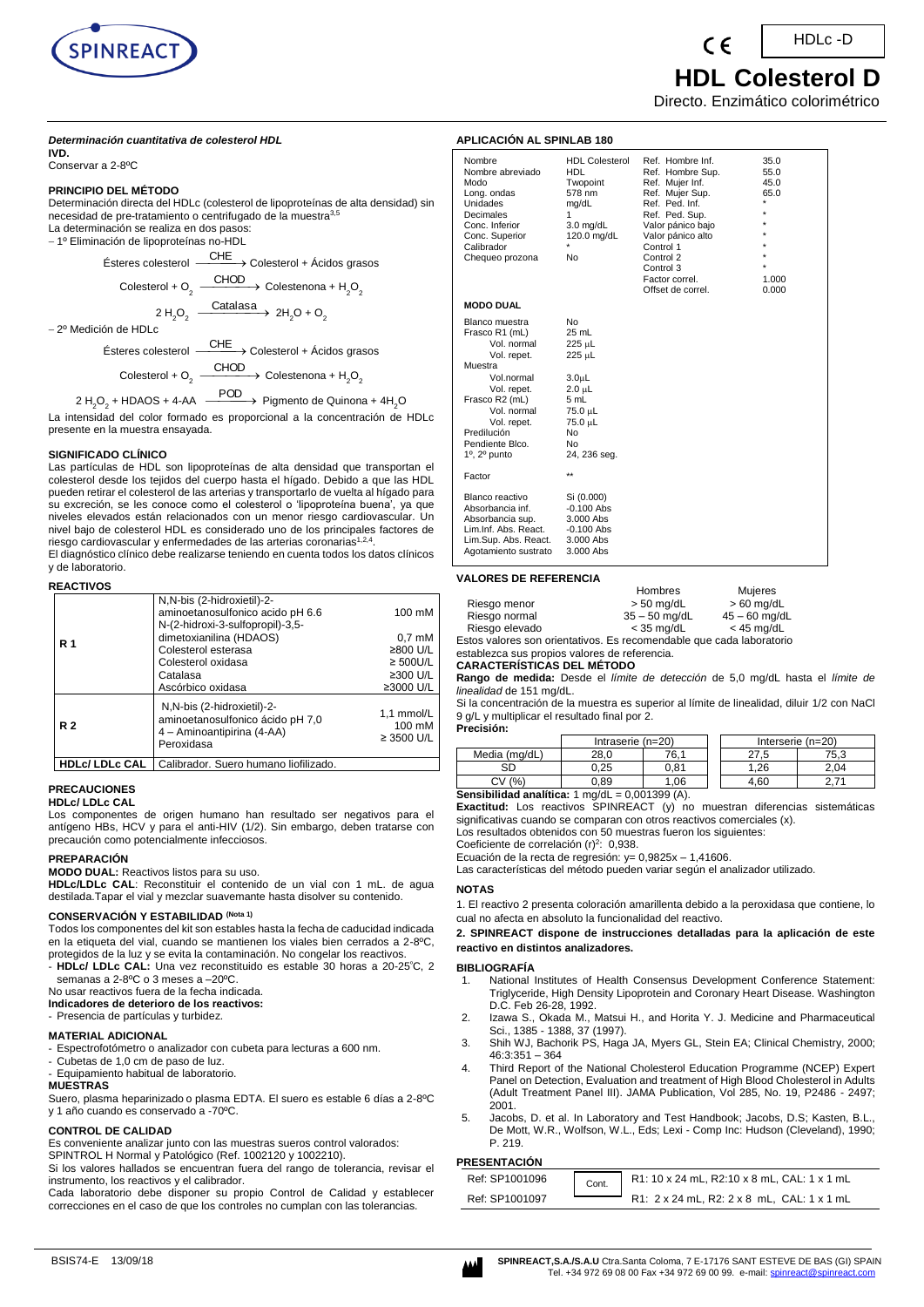





 **HDL Cholestérol D** Directe. Enzymatique colorimétrique

## *Détermination quantitative de cholestérol HDL* **IVD**

Conserver à 2-8ºC

### **PRINCIPE DE LA METHODE**

Détermination directe de HDL (cholestérol de lipoprotéines de haute densité) sans besoin de prétraitement ou centrifugation de l'échantillon<sup>3,5</sup>. La détermination est réalisée en deux étapes : − 1º Elimination de lipoprotéines non-HDL

> Esters cholestérol <sup>\_\_\_\_\_</sup>CHE →  $\rightarrow$  Cholestérol + Acides gras Cholestérol + O<sub>2</sub>  $\xrightarrow{\text{CHOD}}$  Cholesténone + H<sub>2</sub>O<sub>2</sub>

> > $2 H_2 O_2 O_2 \xrightarrow{\text{Catalasa}} 2H_2O + O_2$

− 2º Mesure de HDL

Esters cholestérol <sup>\_\_\_\_CHE</sup>→ Cholestérol + Ácides gras Cholestérol + O<sub>2</sub>  $\xrightarrow{\text{CHOD}}$  Cholesténone + H<sub>2</sub>O<sub>2</sub> 2 H<sub>2</sub>O<sub>2</sub> + HDAOS + 4-AA  $\xrightarrow{\text{POD}}$  Pigment Quinone + 4H<sub>2</sub>O

L'intensité de la couleur formée est proportionnelle à la concentration de HDL présente dans l'échantillon testé.

## **SIGNIFICATION CLINIQUE**

Les particules de HDL sont des lipoprotéines qui transportent le cholestérol vers les cellules. Le cholestérol transporté par les lipoprotéines à forte densité est appelé "bon cholestérol", étant donné que des niveaux élevés sont associés à un risque cardiovasculaire faible. Un niveau faible de cholestérol HDL est considéré comme l'un des principaux facteurs de risque cardiovasculaire et y de maladies des artères coronaires 1,2,4 .

Le diagnostic clinique doit tenir compte des données cliniques et de laboratoire. **REACTIF** 

|                         | N,N-bis (2-hydroxyéthyl)-2-<br>Acide Aminoéthanesulfonique pH 6.6<br>N-(2-hydroxy-3-sulfopropyl)-3,5- | 100 mM           |
|-------------------------|-------------------------------------------------------------------------------------------------------|------------------|
| <b>R</b> 1              | dimethoxyaniline (HDAOS)                                                                              | $0.7 \text{ mM}$ |
|                         | Cholestérol estérase                                                                                  | ≥800 U/L         |
|                         | Cholestérol oxydase                                                                                   | $\geq$ 500U/L    |
|                         | Catalase                                                                                              | ≥300 U/L         |
|                         | Ascorbique oxydase                                                                                    | ≥3000 U/L        |
|                         | N,N-bis (2-hydroxyéthyl)-2-                                                                           |                  |
|                         | Acide Aminoéthanesulfonique pH 7,0                                                                    | 1,1 mmol/L       |
| <b>R2</b>               | 4 - Aminoantipyrine (4-AA)                                                                            | 100 mM           |
|                         | Péroxydase                                                                                            | $\geq$ 3500 U/L  |
| <b>HDLc/ LDLc CAL I</b> | Calibrateur. Sérum humain Iyophilisé                                                                  |                  |

# **PRECAUTIONS**

**HDLc/ LDLc CAL**

Les composants d'origine humaine se sont révélés négatifs pour l'antigène HBs, HCV et pour l'anti-HIV (1/2). Toutefois, ils doivent être considérés avec précaution car ils sont très infectieux.

#### **PREPARATION**

- **R 1 et R 2:** Prêts à l'emploi.

# **CONSERVATION ET STABILITÉ (Remarque 1)**

Tous les composants du kit sont stables jusqu'à la date de péremption indiquée sur l'étiquette de la capsule, et si les capsules sont maintenus hermétiquement fermés à 2-8ºC, à l'abri de la lumière et des sources de contamination. Ne pas congeler les réactifs.

- **HDLc/ LDLc CAL:** Une fois reconstitué, stable 30 heures à 20-25ºC, 2 semaines à 2-8ºC ou 3 mois à –20ºC.
- Ne pas utiliser les réactifs en dehors de la date indiquée.
- **Indices de détérioration des réactifs:**
- Présence de particules et turbidité.

### **MATERIEL SUPPLEMENTAIRE**

Auto-analyseur SPINLAB 180

Equipement classique de laboratoire.

## **ECHANTILLONS**

Sèrum, plasma hépariné ou plasma EDTA. Si tout échantillons montrent précipités, centrifugeuse avant d'utiliser.

Stabilité de l'échantillon: 6 jours à 2-8ºC et 1 anné stocké à -70ºC.

## **CONTRÔLE DE QUALITÉ**

Il est conseillé d'analyser conjointement les échantillons de sérum dont les valeurs ont été contrôlées: SPINTROL H Normal et pathologique (Réf. 1002120 et 1002210).

Si les valeurs se trouvent en dehors des valeurs tolérées, analyser l'instrument, les réactifs et le calibreur.

Chaque laboratoire doit disposer de son propre contrôle de qualité et déterminer les mesures correctives à mettre en place dans le cas où les vérifications ne correspondraient pas aux attentes.

| <b>APPLICATION AU SPINLAB 180</b>                                                                                                                                                                                         |                                                                                                                                                   |                                                                                                                                                                                                                                 |                                                                      |  |  |
|---------------------------------------------------------------------------------------------------------------------------------------------------------------------------------------------------------------------------|---------------------------------------------------------------------------------------------------------------------------------------------------|---------------------------------------------------------------------------------------------------------------------------------------------------------------------------------------------------------------------------------|----------------------------------------------------------------------|--|--|
| Name<br>Abbr. Name<br>Mode<br>Wavelength<br>Units<br>Decimals<br>Low Conc.<br>High Conc.<br>Calibrator name<br>Prozone check                                                                                              | <b>HDL Cholesterol</b><br><b>HDL</b><br>Twopoint<br>578 nm<br>mg/dL<br>1<br>$3.0$ mg/dL<br>120.0 mg/dL<br>$\star$<br>No                           | Ref. male low<br>Ref. male high<br>Ref. female low<br>Ref. female high<br>Ref. Ped. Low<br>Ref. Ped. High<br>Panic value low<br>Panic value high<br>Control 1<br>Control 2<br>Control 3<br>Correlat, factor<br>Correlat, offset | 35.0<br>55.0<br>45.0<br>65.0<br>$\star$<br>$\star$<br>1.000<br>0.000 |  |  |
| <b>DUAL MODE</b>                                                                                                                                                                                                          |                                                                                                                                                   |                                                                                                                                                                                                                                 |                                                                      |  |  |
| Sample blank<br>R1 bottle (mL)<br>normal volume<br>rerun volume<br>Sample<br>normal volume<br>rerun volume<br>R <sub>2</sub> bottle (mL)<br>normal volume<br>rerun volume<br>Predilution<br>Slope blank<br>Point one, two | No<br>25 mL<br>225 µL<br>225 µL<br>3 սԼ<br>2 <sub>µ</sub> L<br>5 mL<br>75.0 µL<br>75.0 µL<br>N <sub>0</sub><br>No<br>24, 236 sec.<br>$\star\star$ |                                                                                                                                                                                                                                 |                                                                      |  |  |
| Factor                                                                                                                                                                                                                    |                                                                                                                                                   |                                                                                                                                                                                                                                 |                                                                      |  |  |
| Reagent blank<br>Low Absorbance<br>High Absorbance<br>R. Abs. L. Limit<br>R. Abs. H. Limit<br>Sustrate depleiton                                                                                                          | Yes (0.000)<br>$-0.100$ Abs<br>3.000 Abs<br>$-0.100$ Abs<br>3.000 Abs<br>3.000 Abs                                                                |                                                                                                                                                                                                                                 |                                                                      |  |  |

## **VALEURS DE REFERENCE**

|                                                                                          | 1101111165      | ו פווווופס      |  |
|------------------------------------------------------------------------------------------|-----------------|-----------------|--|
| Risque mineur                                                                            | $> 50$ mg/dL    | $>60$ mg/dL     |  |
| Risque normal                                                                            | $35 - 50$ mg/dL | $45 - 60$ ma/dL |  |
| Risque élevé                                                                             | $<$ 35 ma/dL    | $<$ 45 ma/dL    |  |
| Ces valeurs sont données à titre d'information. Il est conseillé à chaque laboratoire de |                 |                 |  |

Hommes Femmes

définir ses propres valeurs de référence.

### **CARACTERISTIQUES DE LA METHODE**

**Gamme de mesures:** Depuis la *limite de détection* 5,0 mg/dL jusqu'à la *limite de linéarité* 151 mg/dL.

Si la concentration de l'échantillon est supérieure à la limite de linéarité, diluer 1/2 avec du NaCl 9 g/L et multiplier le résultat final par 2.

### **Précision:** Intra-série (n=  $20$ ) Inter-série (n=  $20$ ) Moyenne (mg/dL) 28,0 76,1 27,5 75,3 SD | 0,25 | 0,81 | 1,26 | 2,04  $CV(%)$  0,89 1,06 | 4,60 2,71

**Sensibilité analytique:** 1mg/dL = 0,001399 (A).

**Exactitude:** Les réactifs SPINREACT (y) ne montrent pas de différences systématiques significatives lorsqu'on les compare à d'autres réactifs commerciaux (x). Les résultats obtenus avec 50 échantillons ont été les suivants:

Coefficient de corrélation (r)<sup>2</sup>: 0,938.

Equation de la Coubre de régression: y=0,9825x – 1,41606

Les caractéristiques de la méthode peuvent varier suivant l'analyseur employé.

#### **REMARQUES**

- **1. Le réactif 2 présente une coloration jaune due à la peroxydase qu'il contient, ce qui n'affecte pas dans l'absolu la fonctionnalité du réactif.**
- 2. SPINREACT dispose de consignes détaillées pour l'application de ce réactif dans différents analyseurs.

### **BIBLIOGRAPHIE**

- 1. National Institutes of Health Consensus Development Conference Statement: Triglyceride, High Density Lipoprotein and Coronary Heart Disease. Washington D.C. Feb 26-28, 1992.
- 2. Izawa S., Okada M., Matsui H., and Horita Y. J. Medicine and Pharmaceutical Sci., 1385 1388, 37 (1997).
- 3. Shih WJ, Bachorik PS, Haga JA, Myers GL, Stein EA; Clinical Chemistry, 2000; 46:3:351 – 364
- 4. Third Report of the National Cholesterol Education Programme (NCEP) Expert Panel on Detection, Evaluation and treatment of High Blood Cholesterol in Adults (Adult Treatment Panel III). JAMA Publication, Vol 285, No. 19, P2486 - 2497; 2001.
- 5. Jacobs, D. et al. In Laboratory and Test Handbook; Jacobs, D.S; Kasten, B.L., De Mott, W.R., Wolfson, W.L., Eds; Lexi - Comp Inc: Hudson (Cleveland), 1990; P. 219.

## **PRÉSENTATION**

| Ref: SP1001096 | Cont. | R1: 10 x 24 mL, R2:10 x 8 mL, CAL: 1 x 1 mL |
|----------------|-------|---------------------------------------------|
| Ref: SP1001097 |       | R1: 2 x 24 mL, R2: 2 x 8 mL, CAL: 1 x 1 mL  |